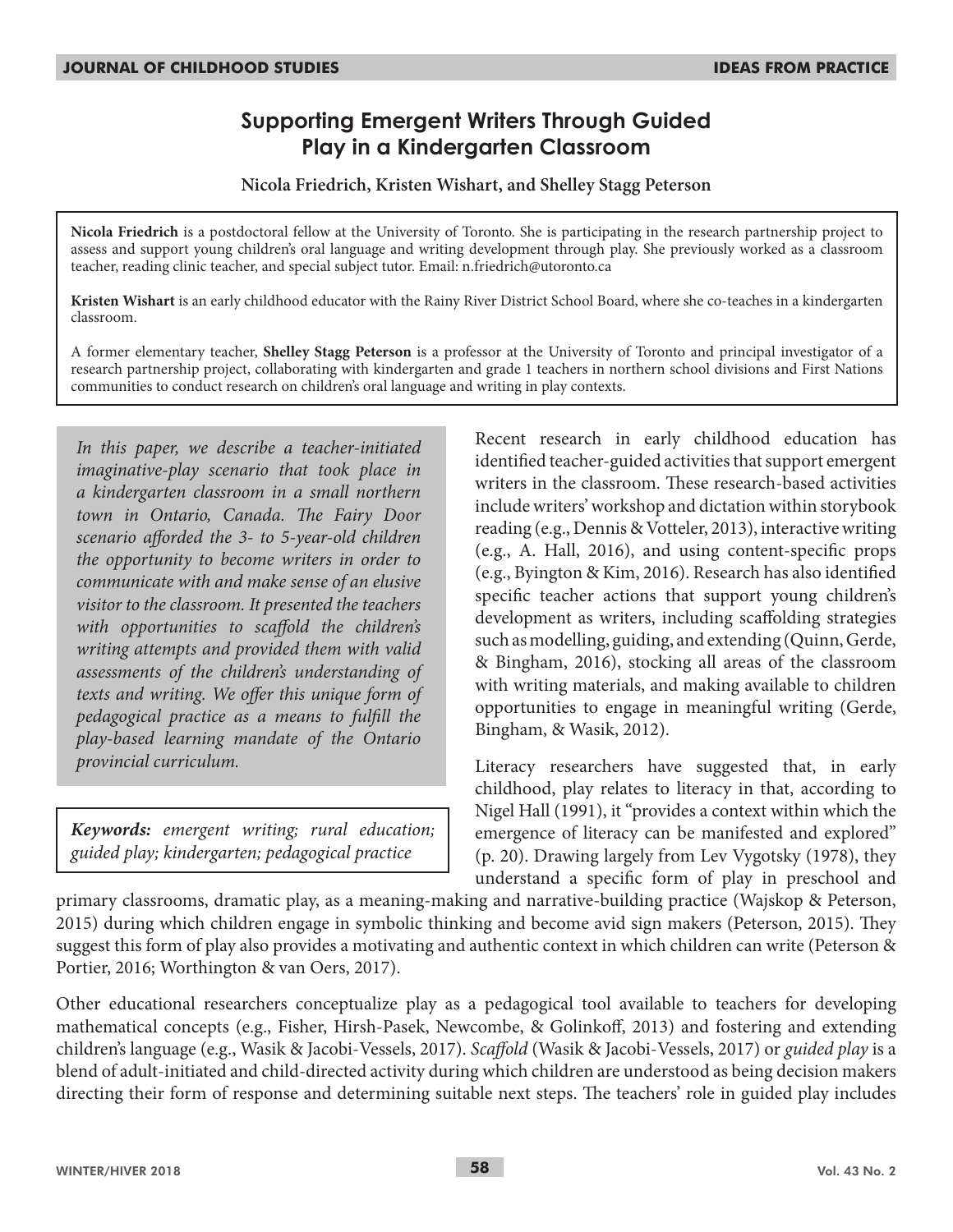#### **JOURNAL OF CHILDHOOD STUDIES IDEAS FROM PRACTICE**

preparing the physical space beforehand and scaffolding the children's participation during the child-directed activities by asking them questions while they play, providing meaningful feedback, or introducing objects or ideas as a means to redirect or extend the activity (Weisberg et al., 2015).

However, much of the research on guided play is situated within the preschool context. We understand guided play as an appropriate pedagogical practice in kindergarten. Our purpose in writing this paper is to describe guided play in the form of a teacher-initiated imaginative scenario within a kindergarten classroom. We begin by setting the context in which the scenario took place. Next, we describe both the children's and adults' roles during the month-long scenario. We conclude by discussing the guided-play-inspired imaginative scenario as a pedagogical practice to support young children's emergent writing in kindergarten.

# **Context**

Joan and Leslie's (all names are pseudonyms) kindergarten class is located in an elementary school in a small northern town in Ontario, Canada. In Ontario, the kindergarten program is a two-year program. A typical kindergarten class includes Year 1 (ages 3–4) and Year 2 (ages 4–5) children and is co-taught by a teacher and an early childhood educator (ECE). The curriculum is play based. Teachers are expected to provide for children a safe and resource-rich environment for play and allow such play to unfold without adult interference (Peterson et al., 2016).

## **Fairy Door: An improvised imaginative scenario**

### *Initiating the scenario*

Joan and Leslie wanted to create opportunities for students to direct their own learning within their classroom. On a whim, they placed a miniature door under a table in a corner of the room. One day, as the children filed into the classroom, Joan and Leslie stood near the door and talked quietly to each other about the door's unexpected appearance. In no time, the children noticed the door and began to ask questions. Rather than providing them with answers, Joan and Leslie encouraged the children to come up with suggestions as to how they might discover the identity of what or who might be living behind the door. Some of the children suggested laying a trap just outside the door. Then, working collaboratively, many of the children designed and constructed a number of small traps and placed them on the floor in front of the miniature door. One child soon voiced her objections to the construction of the traps. After the children had gone home for the day, Joan and Leslie sided with the protester and removed the traps. Taking on the role of a fairy named Lily, Leslie then wrote a letter to the children, saying that she would make her home in the classroom so long as they stopped trying to catch her. She placed the letter in front of the door. The next morning, after hearing of Lily's request, many of the children wrote letters of apology to Lily.

### *Extending the scenario*

During the weeks that followed, to create the illusion that Lily actually lived behind the door, Leslie made small accessories (e.g., a fence, a mailbox) and left them around the door. In response, many children initiated the writing of their own notes or letters to Lily to comment on or ask questions about the items. Joan and Leslie often assisted individual children in the act of writing by scaffolding their writing of individual words. For example, Leslie made a miniature bike out of wire and propped it up on the wall next to the door after school hours. One Year 2 student had a question about the bike and decided to write a letter to Lily for the answer. The following is an excerpt from a conversation between the student (G1) and Leslie (T1) as she wrote the letter: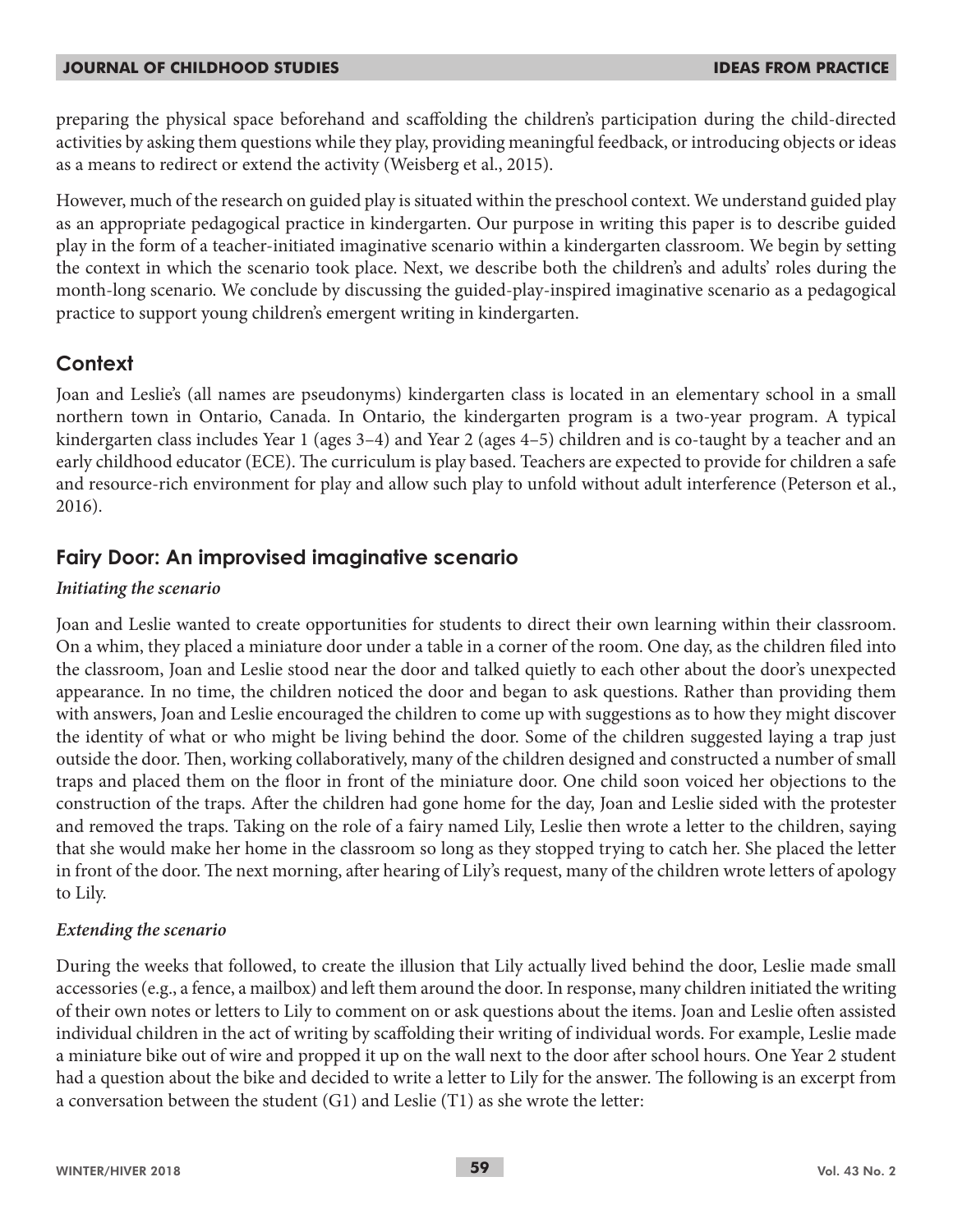- G1: … bike for us?
- T1: What are you writing?
- G1: Is the bike, Dear Lily, is the bike for us?
- T1: It's for /u/ /s/. You can stretch that word out.
- G1: (positions pencil in order to write)  $/u/$ ,  $/u/$ ,  $/u/$ .
- T1: What do you hear?
- G1: (makes individual sounds) /u/ /s/
- $T1:$  /u//s/.
- G1: (writing word as "Uas") /u/ /s/

In this example, the student initiated writing a specific genre of text, a personal letter, to ask about the bike. Leslie scaffolded the student's attempt at writing the word "us" by asking her a question. The student then read what she had written, questioning the word she was attempting to write. In response, Leslie first modelled and then suggested a strategy for identifying the individual sounds in the word. The student attempted to apply the strategy to the word she was writing. Leslie further prompted her to listen to the individual sounds and then stretched out the word as a way to affirm the sounds the student had identified. The student repeated the sounds she heard as she wrote the word. Her inclusion of the letter "a" suggested she was unclear as to which letter to associate with the /u/ sound.

By composing the text within the imaginative scenario, the Year 2 student provided Joan and Leslie with a valid assessment of her understanding of texts and writing. For example, while observing the student as she wrote, Leslie made note of the fact that the child had produced a specific genre of text, the personal letter, using conventional letters and that she intended these letters to represent sounds in words. As such, Leslie chose not to correct the student's spelling of the word "us". Furthermore, she noted that the student wrote in a complete sentence with appropriate punctuation and included a feature specific to a personal letter, the salutation (see Figure 1).

*Figure 1. Letter to Lily*

At other times, Joan and Leslie assisted the kindergarten students with reading their notes and letters. The following is an excerpt of a conversation between Leslie (T1) and a Year 2 student (B1) after he had finished composing and writing a letter to Lily:

B1: Dear Lily, I like your door (student's fingers can be seen hovering over individual letters and words) Dear Lily …

- B1: I ... No. Dear ... Dear Li, Lily
- T1: What are you doing today?
- B1: What are you doing today?
- T1: Awesome!

In this example, since the student had completed writing his letter to Lily, Leslie prompted him to read his message.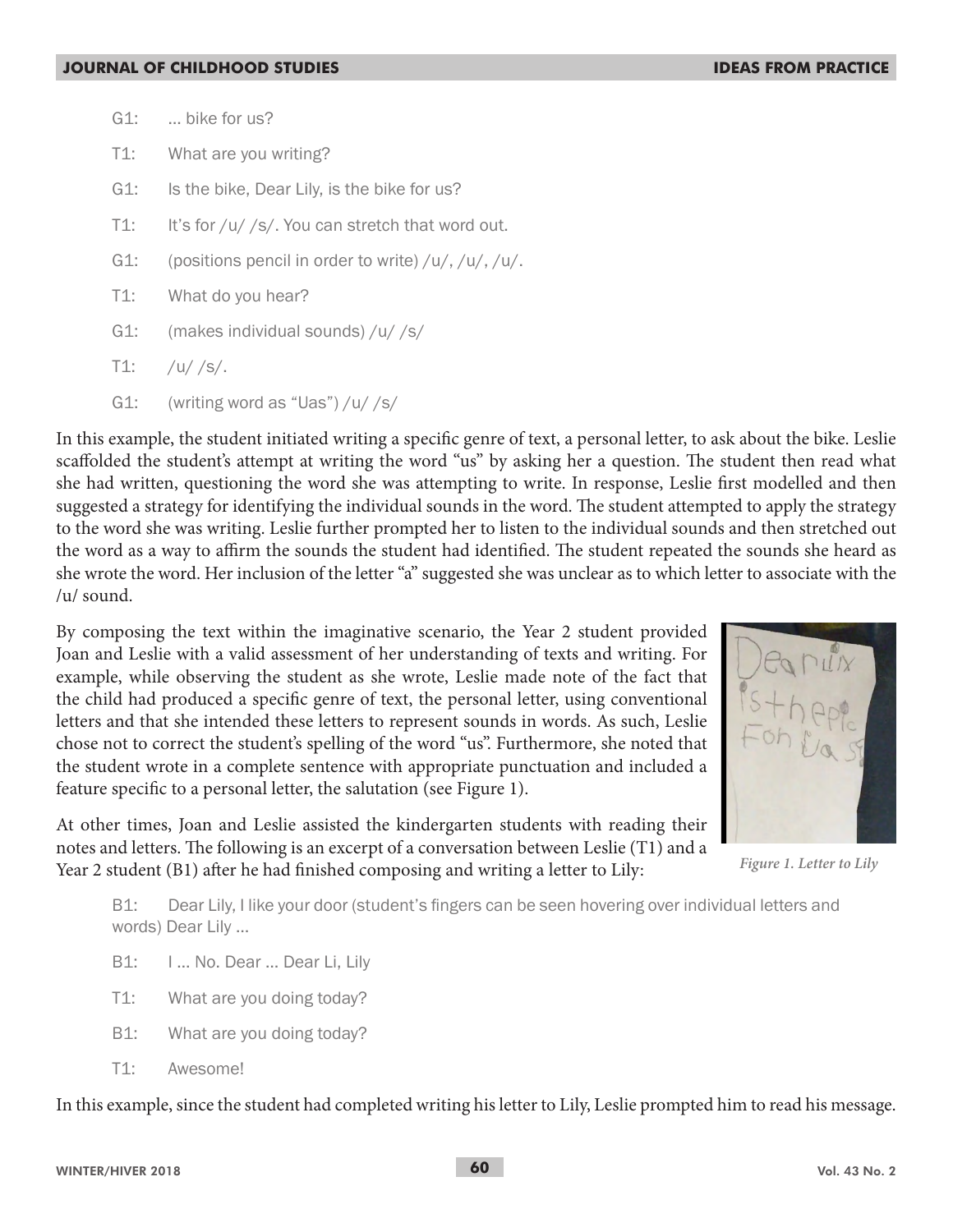#### **JOURNAL OF CHILDHOOD STUDIES IDEAS FROM PRACTICE**

The child read the text out loud, hesitating on and repeating individual words. Leslie prompted him to continue by reading the next sentence of the text. The child then repeated the sentence on his own.



As was the case in the first example (see above), the imaginative scenario provided Joan and Leslie with a valid assessment opportunity of the Year 2 student's writing. In this second example, Joan and Leslie observed that the student had composed a specific genre of text, a letter, using conventional letters and intended these letters to represent sounds in words. They noted that he had included a feature specific to this genre of text, the salutation. However, his repeating of the salutation within the text suggested he was unclear as to the purpose of this feature. Joan and Leslie further noted that the student had written his message to Lily in complete sentences and had attempted to incorporate correct punctuation (see Figure 2).

*Figure 2. Letter to Lily*

As the month progressed, Joan and Leslie initiated other fairy-related activities to support

the imaginative scenario. For example, after they overheard the children talking about fairy gardens, they initiated an activity in which the children designed and built their own fairy gardens. Similarly, after the children indicated that they would like to do something with Lily outside of the classroom, Joan and Leslie set out craft materials and invited the children to design and construct their own fairy to take home.

Following the home visit, Joan and Leslie initiated and directed a writing activity by providing the children with a template for writing a narrative about an experience they had shared with their fairy at home. The following is an excerpt of a conversation between Leslie (T1) and a Year 1 student (B1) as he completed his narrative:

- T1: What did you write? Can you read it to me?
- B1: I am playing Mario Kart with, with
- T1: With my

B1: With my fairy. (B1completes writing the word "fairy." He repeats the word slowly to himself as he writes each letter.)

T1: Write what you can.

Prior to this particular writing event, Joan and Leslie provided each student with a printed template that included space for a picture and lines for a narrative. In this example, the student had played the video game Mario Kart at home with his fairy. Joan and Leslie observed that he represented this experience as a picture using identifiable images, intending these images to represent a character (i.e., the fairy) in a setting (i.e., the race car). They understood that the Year 1 student further communicated meaning in his picture by including details such as wheels and a frame in order to create the setting and by drawing the character in a seated position with outstretched arms. The Year 1 student wrote the accompanying text as a complete sentence using inconsistently sized conventional letters. Although he intended these letters to represent complete words (e.g., I, my, fairy) or the salient sounds within words (e.g., pring, Mreo), the student did not leave spaces between the words. Finally, Joan and Leslie noted that he began the sentence with a capital letter and ended it with a period (see Figure 3).

#### *Ending the scenario*

By the end of the month, Joan and Leslie noticed the kindergarten children's interest in Lily had waned. Leslie, in the role of Lily, wrote one final letter to the children. In it, she thanked them for letting her live in the classroom and wished them well in the year ahead. She then told the children she was heading out to see the world. As a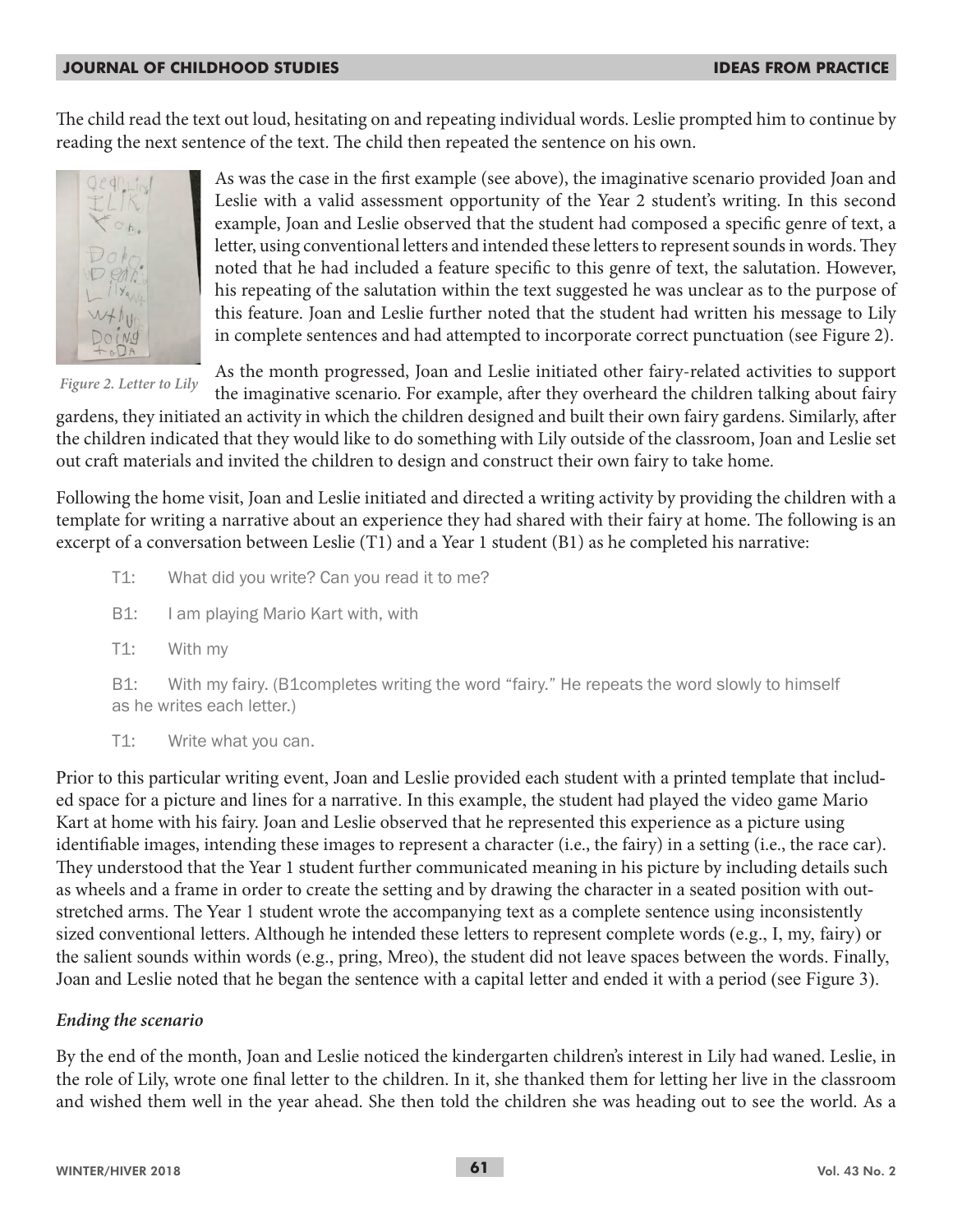#### **JOURNAL OF CHILDHOOD STUDIES IDEAS FROM PRACTICE**

means to keep their options open for next year, Leslie, as Lily, suggested she might return to the classroom one day.

## **Pedagogical practice**

Our purpose in writing this paper was to share a teacher-initiated imaginative scenario within a kindergarten classroom in a small northern community in Ontario. We described what the teachers called the Fairy Door scenario, an improvised imaginative scenario that motivated the children to direct their own responses within teacher- and child-initiated activities in order to establish and extend the plotline within the scenario. We offer this imaginative scenario as an example of a guided-play-inspired pedagogical practice to support children's literacy learning in the kindergarten classroom.

 $PT/DA$ 

*Figure 3. Narrative.*

Although Joan and Leslie participated in the Fairy Door scenario, we suggest this unique form of pedagogical practice fulfills the play-based learning mandate of the Ontario kindergarten program (Ontario Ministry of Education, 2016). Joan and Leslie's decision to use the miniature door to engage their students in an improvised imaginative plotline involving a mysterious visitor who makes a home in their classroom embodies the spirit of guided play (Weisberg et al., 2013). For example, Joan and Leslie initiated the plotline by placing a miniature door under the table and then talking about the door as the children filed into the classroom. As the day progressed, they followed the children's direction and provided them with the time, space, and materials to design and build traps. After listening to a fairy door protester, they decided to intervene in the developing plotline and steer the children away from the idea of trapping the visitor. Instead, they initiated the idea of writing a letter as an alternative method for discovering the visitor's identity. Overall, the children directed their own responses to teacher-initiated activities within the scenario. As described above, they began by collaborating with others to plan and build traps. After receiving Lily's letter, they participated in the plotline by writing their own letters.

Throughout the month-long scenario, the children chose to extend the fairy plotline through written communications with Leslie (in the role of the fairy Lily). Thus, rather than introducing a teacher-directed activity such as dictation within the context of storybook reading (e.g., Dennis & Votteler, 2013) or an interactive writing lesson (e.g., A. Hall, 2016) to support the children's emergent writing development, Joan and Leslie assisted the children as they directed their own natural/authentic interactions with print, interactions that engaged their interest in sign making (Myhill & Jones, 2009; Peterson & Portier, 2016; Worthington & van Oers, 2017). Then, during individual childinitiated writing events, Joan and Leslie scaffolded the children's writing of individual words by asking questions, modelling strategies, and prompting the children to apply these strategies in their writing. At the end of the writing events, they acknowledged the children as writers by encouraging them to read their notes and letters.

By the time the Fairy Door scenario ended, Joan and Leslie had collected multiple samples of written texts from each of the children. These texts provided them with valid assessment opportunities. Based on their observations of the completed texts, the teachers learned about the graphic forms the children used to represent meaning (e.g., letters and/or words, identifiable images), what the children intended these forms to represent (e.g., individual sounds in words, complete sentence(s), characters), and how the children conveyed their message (e.g., subject and verb phrases, more complex information, positioning in picture). Furthermore, by working one on one with the children, they gained insight into the hypotheses the children made about print and their cultural knowledge about human relationships and interactions and how print can influence them (Rowe, 2009).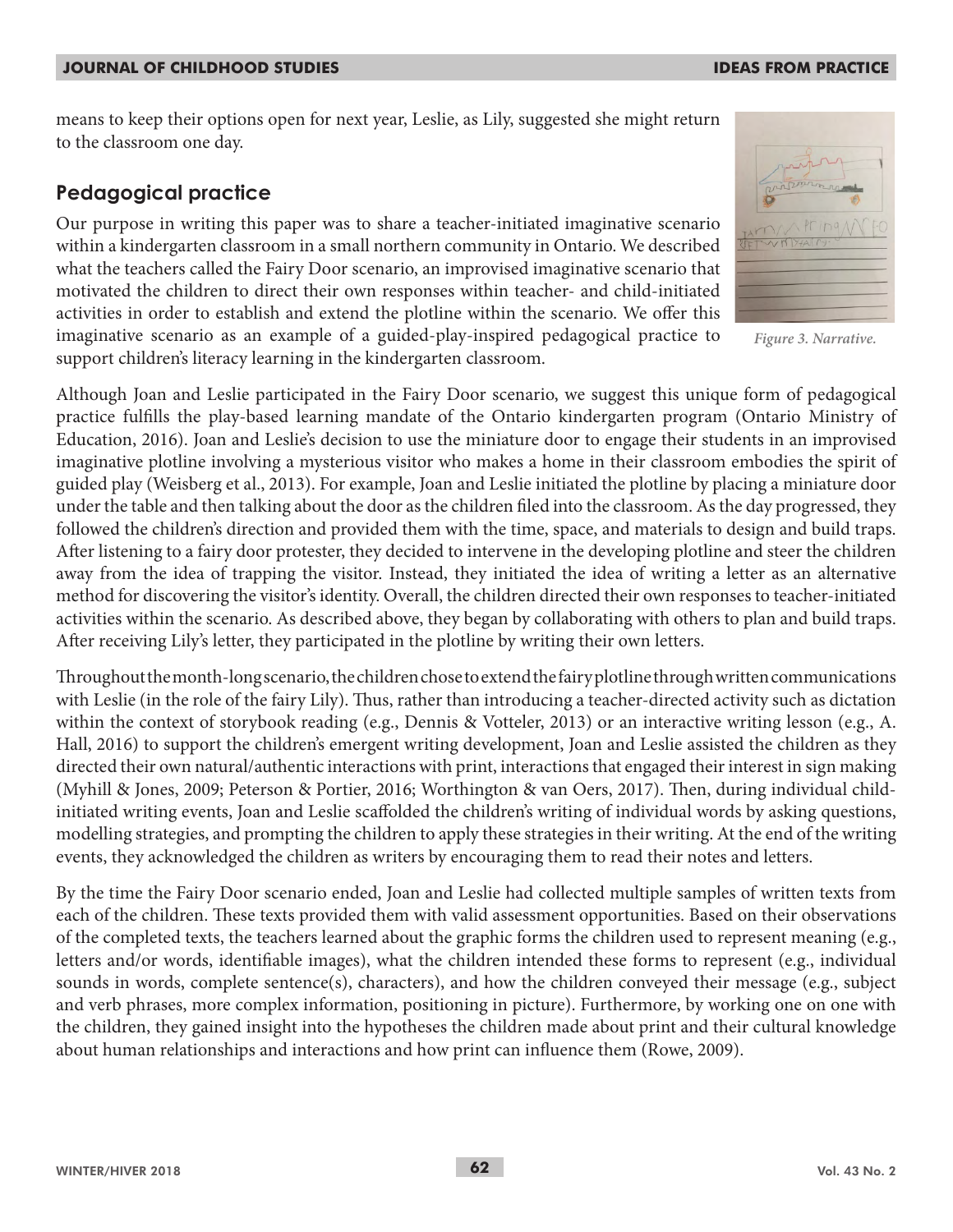# **Final thoughts**

Imaginative play scenarios within kindergarten classrooms require minimal resources to set up and present young children with multiple occasions to engage in meaningful writing. Although this scenario was teacher initiated, the children's interests determined subsequent events within the scenario, with the teacher adopting a supporting role. By introducing an imaginative scenario in which a mysterious visitor established a home in the classroom, Joan and Leslie afforded the children in their kindergarten class the opportunity to direct their own learning by engaging in purposeful writing to extend the scenario's plotline. We offer the Fairy Door scenario as an example of how an imaginative scenario that embodies concepts within guided play can be used as pedagogical practice to support young children's emergent writing in the kindergarten classroom, while also providing educators with meaningful in-context opportunities to assess children's emergent writing.